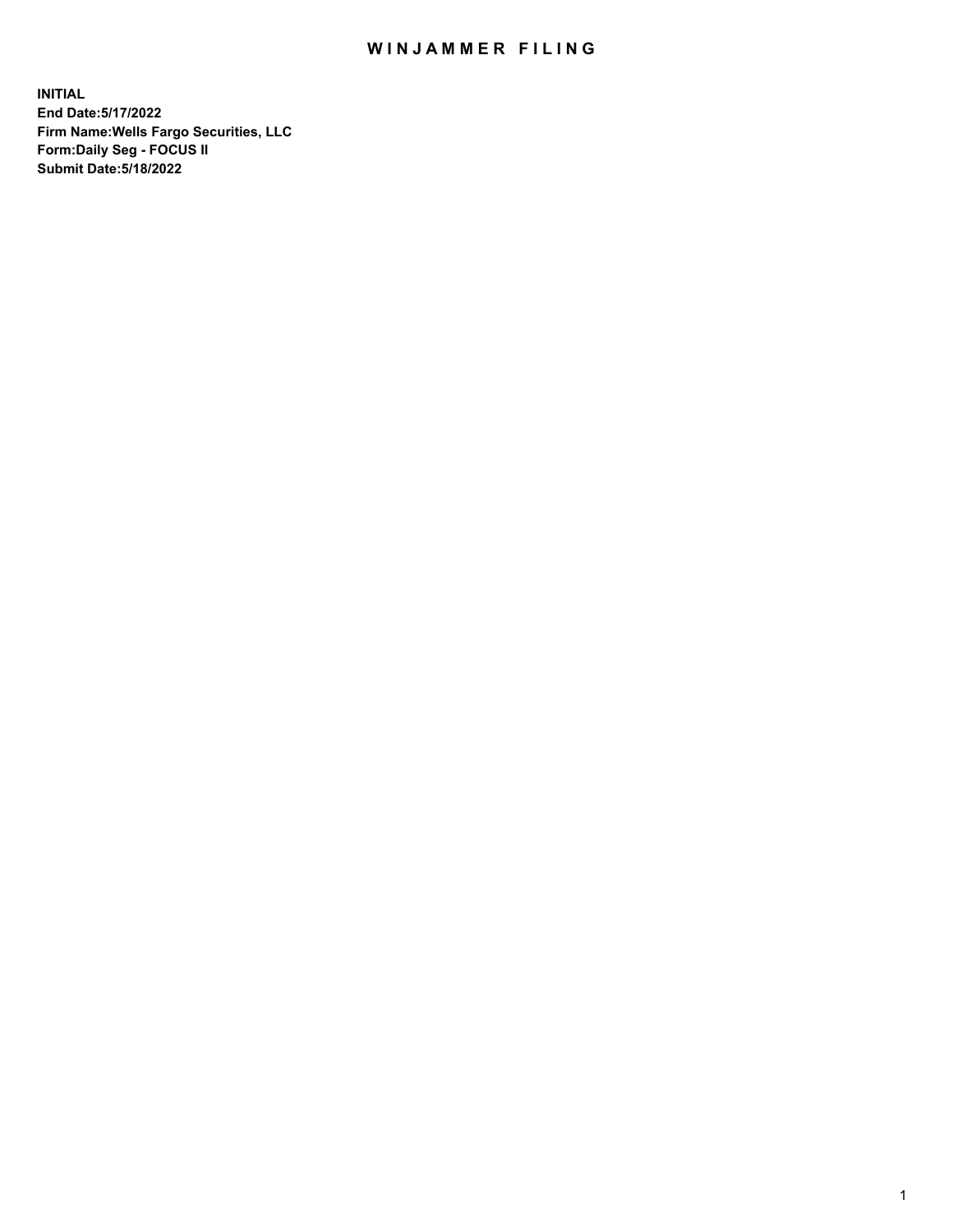**INITIAL End Date:5/17/2022 Firm Name:Wells Fargo Securities, LLC Form:Daily Seg - FOCUS II Submit Date:5/18/2022 Daily Segregation - Cover Page**

| Name of Company                                                                                                                                                                                                                                                                                                                | <b>Wells Fargo Securities LLC</b>                          |
|--------------------------------------------------------------------------------------------------------------------------------------------------------------------------------------------------------------------------------------------------------------------------------------------------------------------------------|------------------------------------------------------------|
| <b>Contact Name</b>                                                                                                                                                                                                                                                                                                            | <b>James Gnall</b>                                         |
| <b>Contact Phone Number</b>                                                                                                                                                                                                                                                                                                    | 917-699-6822                                               |
| <b>Contact Email Address</b>                                                                                                                                                                                                                                                                                                   | james.w.gnall@wellsfargo.com                               |
| FCM's Customer Segregated Funds Residual Interest Target (choose one):<br>a. Minimum dollar amount: ; or<br>b. Minimum percentage of customer segregated funds required:% ; or<br>c. Dollar amount range between: and; or<br>d. Percentage range of customer segregated funds required between:% and%.                         | 105,000,000<br><u>0</u><br>0 <sub>0</sub><br>00            |
| FCM's Customer Secured Amount Funds Residual Interest Target (choose one):<br>a. Minimum dollar amount: ; or<br>b. Minimum percentage of customer secured funds required:%; or<br>c. Dollar amount range between: and; or<br>d. Percentage range of customer secured funds required between:% and%.                            | 30,000,000<br><u>0</u><br>0 <sub>0</sub><br>0 <sub>0</sub> |
| FCM's Cleared Swaps Customer Collateral Residual Interest Target (choose one):<br>a. Minimum dollar amount: ; or<br>b. Minimum percentage of cleared swaps customer collateral required:% ; or<br>c. Dollar amount range between: and; or<br>d. Percentage range of cleared swaps customer collateral required between:% and%. | 355,000,000<br><u>0</u><br>00<br>00                        |

Attach supporting documents CH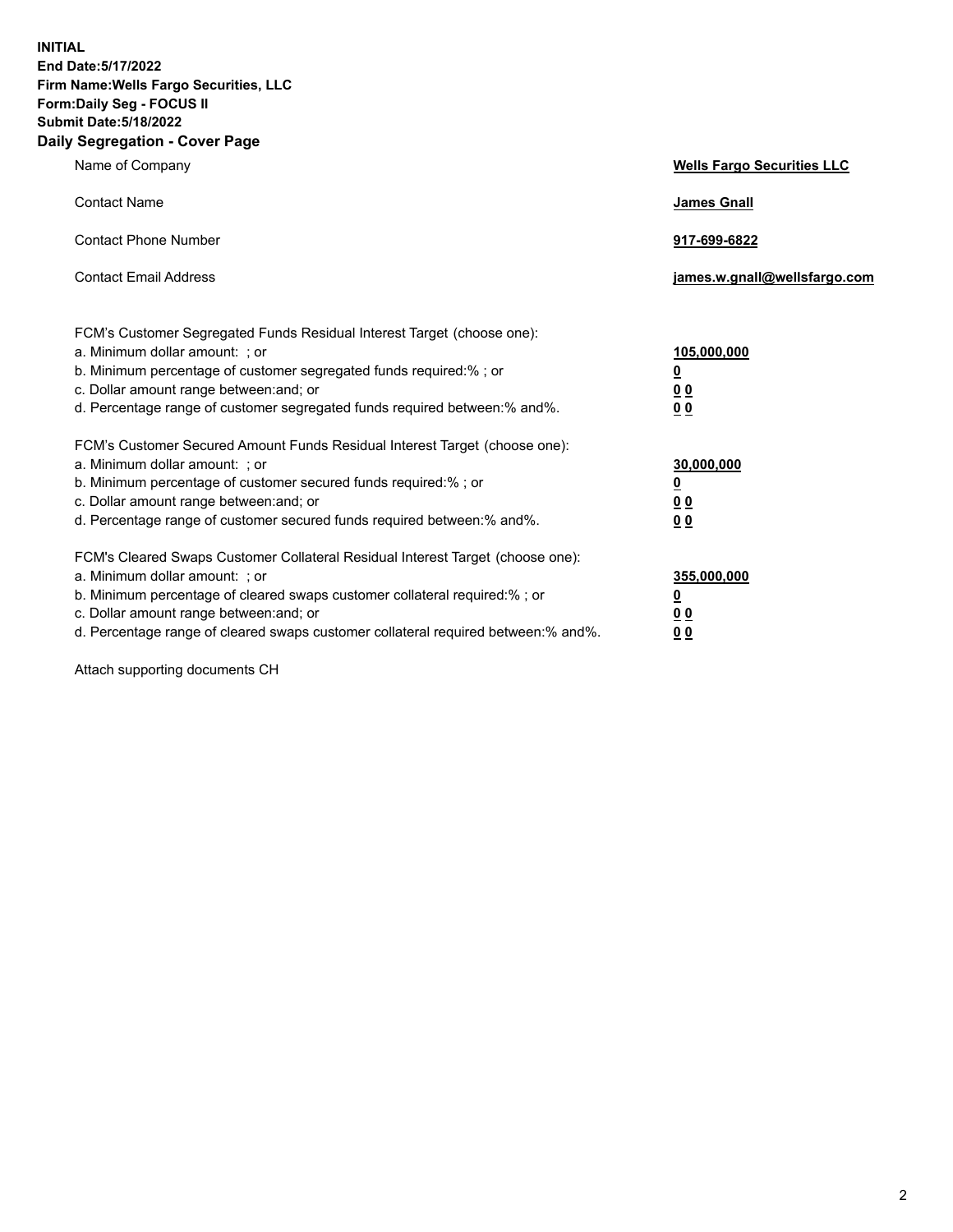**INITIAL End Date:5/17/2022 Firm Name:Wells Fargo Securities, LLC Form:Daily Seg - FOCUS II Submit Date:5/18/2022 Daily Segregation - Secured Amounts**

## Foreign Futures and Foreign Options Secured Amounts Amount required to be set aside pursuant to law, rule or regulation of a foreign government or a rule of a self-regulatory organization authorized thereunder 1. Net ledger balance - Foreign Futures and Foreign Option Trading - All Customers A. Cash **655,519,946** [7315] B. Securities (at market) **399,197,047** [7317] 2. Net unrealized profit (loss) in open futures contracts traded on a foreign board of trade **-214,985,091** [7325] 3. Exchange traded options a. Market value of open option contracts purchased on a foreign board of trade **211,337** [7335] b. Market value of open contracts granted (sold) on a foreign board of trade **0** [7337] 4. Net equity (deficit) (add lines 1. 2. and 3.) **839,943,239** [7345] 5. Account liquidating to a deficit and account with a debit balances - gross amount **24,548,830** [7351] Less: amount offset by customer owned securities **-24,463,118** [7352] **85,712** [7354] 6. Amount required to be set aside as the secured amount - Net Liquidating Equity Method (add lines 4 and 5) 7. Greater of amount required to be set aside pursuant to foreign jurisdiction (above) or line 6. FUNDS DEPOSITED IN SEPARATE REGULATION 30.7 ACCOUNTS 1. Cash in banks A. Banks located in the United States **72,629,136** [7500] B. Other banks qualified under Regulation 30.7 **134,156,624** [7520] **206,785,760** 2. Securities A. In safekeeping with banks located in the United States **453,812,643** [7540] B. In safekeeping with other banks qualified under Regulation 30.7 **0** [7560] **453,812,643** [7570] 3. Equities with registered futures commission merchants A. Cash **-87,600,328** [7580] B. Securities **75,384,404** [7590] C. Unrealized gain (loss) on open futures contracts **121,921,349** [7600] D. Value of long option contracts **19** [7610] E. Value of short option contracts **0** [7615] **109,705,444** [7620] 4. Amounts held by clearing organizations of foreign boards of trade A. Cash **0** [7640]

- B. Securities **0** [7650]
- C. Amount due to (from) clearing organization daily variation **0** [7660]
- D. Value of long option contracts **0** [7670]
- E. Value of short option contracts **0** [7675] **0** [7680]
- 5. Amounts held by members of foreign boards of trade
	-
	- B. Securities **0** [7710]
	- C. Unrealized gain (loss) on open futures contracts **-272,972,666** [7720]
	- D. Value of long option contracts **211,318** [7730]
	- E. Value of short option contracts **0** [7735] **172,904,787** [7740]
- 6. Amounts with other depositories designated by a foreign board of trade **0** [7760]
- 7. Segregated funds on hand **0** [7765]
- 8. Total funds in separate section 30.7 accounts **943,208,634** [7770]
- 9. Excess (deficiency) Set Aside for Secured Amount (subtract line 7 Secured Statement Page 1 from Line 8)
- 10. Management Target Amount for Excess funds in separate section 30.7 accounts **30,000,000** [7780]
- 11. Excess (deficiency) funds in separate 30.7 accounts over (under) Management Target **73,179,683** [7785]

**0** [7305]

**840,028,951** [7355]

## **840,028,951** [7360]

[7530]

 A. Cash **445,666,135** [7700] **103,179,683** [7380]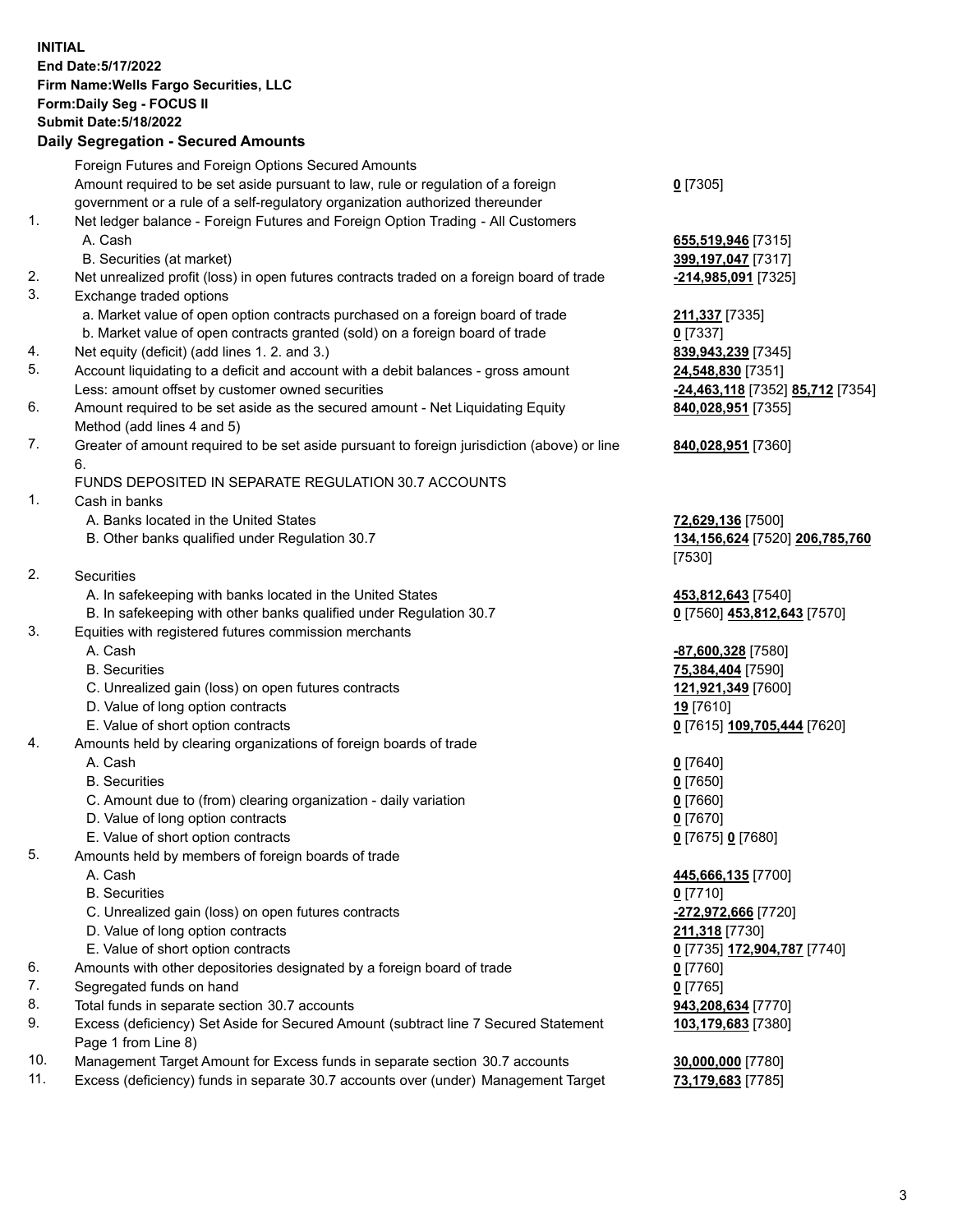**INITIAL End Date:5/17/2022 Firm Name:Wells Fargo Securities, LLC Form:Daily Seg - FOCUS II Submit Date:5/18/2022 Daily Segregation - Segregation Statement** SEGREGATION REQUIREMENTS(Section 4d(2) of the CEAct) 1. Net ledger balance A. Cash **3,362,338,710** [7010] B. Securities (at market) **1,792,083,475** [7020] 2. Net unrealized profit (loss) in open futures contracts traded on a contract market **1,873,932,359** [7030] 3. Exchange traded options A. Add market value of open option contracts purchased on a contract market **7,055,740,640** [7032] B. Deduct market value of open option contracts granted (sold) on a contract market **-6,905,294,129** [7033] 4. Net equity (deficit) (add lines 1, 2 and 3) **7,178,801,055** [7040] 5. Accounts liquidating to a deficit and accounts with debit balances - gross amount **203,710,093** [7045] Less: amount offset by customer securities **-203,619,415** [7047] **90,678** [7050] 6. Amount required to be segregated (add lines 4 and 5) **7,178,891,733** [7060] FUNDS IN SEGREGATED ACCOUNTS 7. Deposited in segregated funds bank accounts A. Cash **464,291,085** [7070] B. Securities representing investments of customers' funds (at market) **560,112,915** [7080] C. Securities held for particular customers or option customers in lieu of cash (at market) **162,090,347** [7090] 8. Margins on deposit with derivatives clearing organizations of contract markets A. Cash **4,389,038,505** [7100] B. Securities representing investments of customers' funds (at market) **198,649,889** [7110] C. Securities held for particular customers or option customers in lieu of cash (at market) **1,629,993,128** [7120] 9. Net settlement from (to) derivatives clearing organizations of contract markets **132,724,542** [7130] 10. Exchange traded options A. Value of open long option contracts **7,055,740,640** [7132] B. Value of open short option contracts **-6,905,294,129** [7133] 11. Net equities with other FCMs A. Net liquidating equity **0** [7140] B. Securities representing investments of customers' funds (at market) **0** [7160] C. Securities held for particular customers or option customers in lieu of cash (at market) **0** [7170] 12. Segregated funds on hand **0** [7150] 13. Total amount in segregation (add lines 7 through 12) **7,687,346,922** [7180] 14. Excess (deficiency) funds in segregation (subtract line 6 from line 13) **508,455,189** [7190] 15. Management Target Amount for Excess funds in segregation **105,000,000** [7194] 16. Excess (deficiency) funds in segregation over (under) Management Target Amount **403,455,189** [7198]

Excess